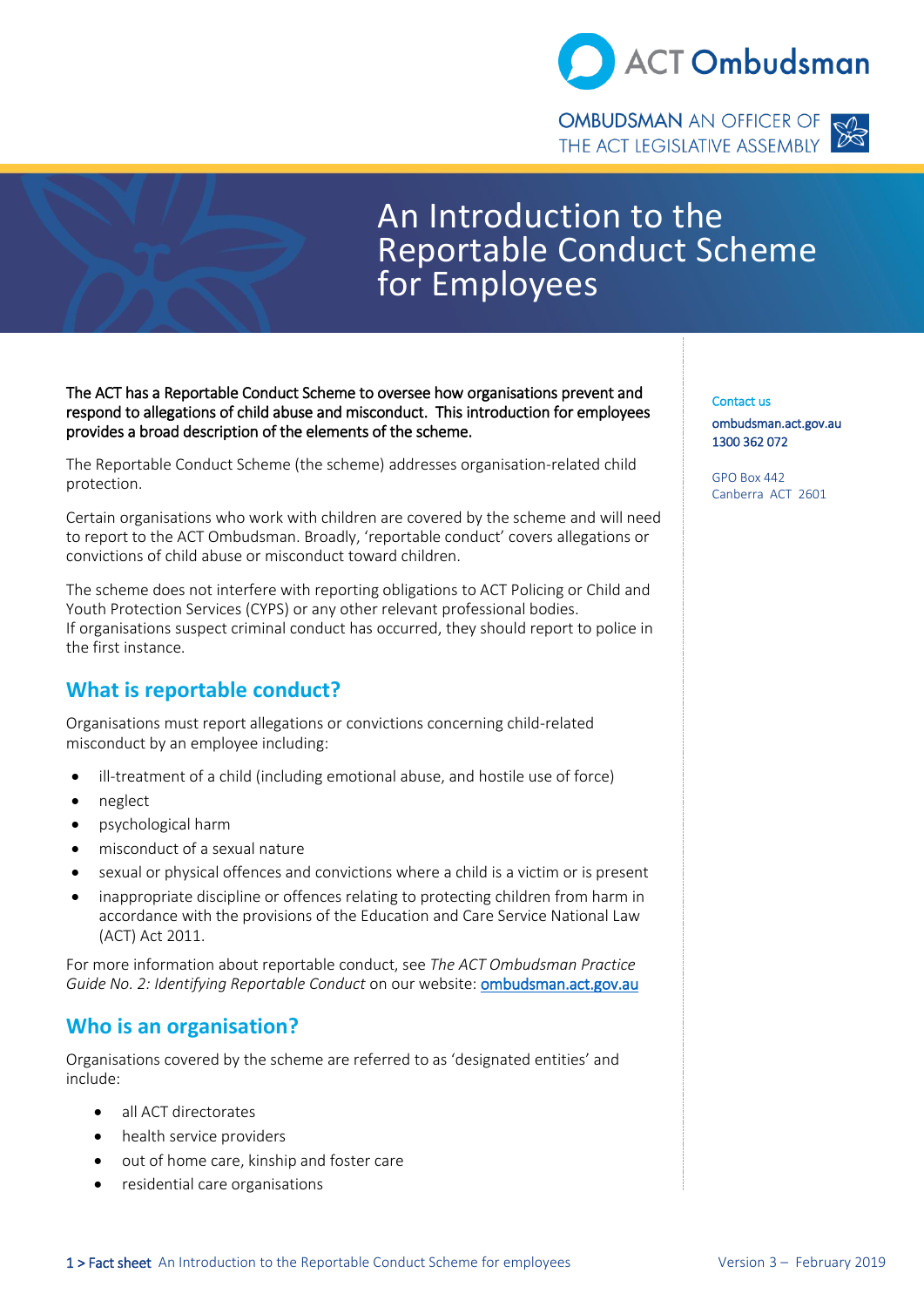

- government and non-government schools
- a religious body
- child care services
- education and care service providers, such as after school care.

Some organisations providing services to children that are not covered under the scheme include:

- sporting clubs
- organisations which provide instruction in a particular activity (e.g. ballet, piano, swimming)
- Scouts and Girl Guides
- Universities.

The scheme also does not cover personal arrangements made for the education and care of children (e.g. babysitting arrangements or private tuition).

#### **Who is an employee?**

All employees under contract of employment with a designated entity are included in scope of the scheme. This includes employees that do not work directly with children. Volunteers, contractors or employees of an organisation providing services on behalf of a designated entity, are also considered to be employees, but only if they are engaged to provide services to children.<sup>1</sup>

For a religious body, an employee includes:

- a minister of religion
- a religious leader or an officer of the religious body
- a person under a contract of employment
- a person engaged by the religious body to provide services, such as a volunteer or contractor (regardless of whether or not they provide services to children).

Conduct occurring in either a professional or personal capacity is reportable for anyone defined as an employee under the scheme. For example, conduct by an employee, while volunteering in a personal capacity, can be considered by an organisation who falls under the reportable conduct scheme.

### **What does an organisation need to do?**

Organisations in the scheme:

- need to notify the Ombudsman about any reportable conduct allegations or convictions involving an employee. Contact as soon as possible is encouraged to allow for consultation, but an organisation must report no later than 30 days after becoming aware of the conduct
- are expected to investigate any allegations of reportable conduct and must provide a final report to the Ombudsman
- report to other entities as required (for example, ACT Policing, CYPS, Access Canberra, Teacher Quality Institute, Children's Education and Care Assurance, Human Rights Commission etc.)
- adjust their policies and procedures to reflect their new responsibilities under the scheme and educate employees about these.

 $<sup>1</sup>$  Note that the requirement to provide services to children does not apply in the case of religious bodies.</sup>